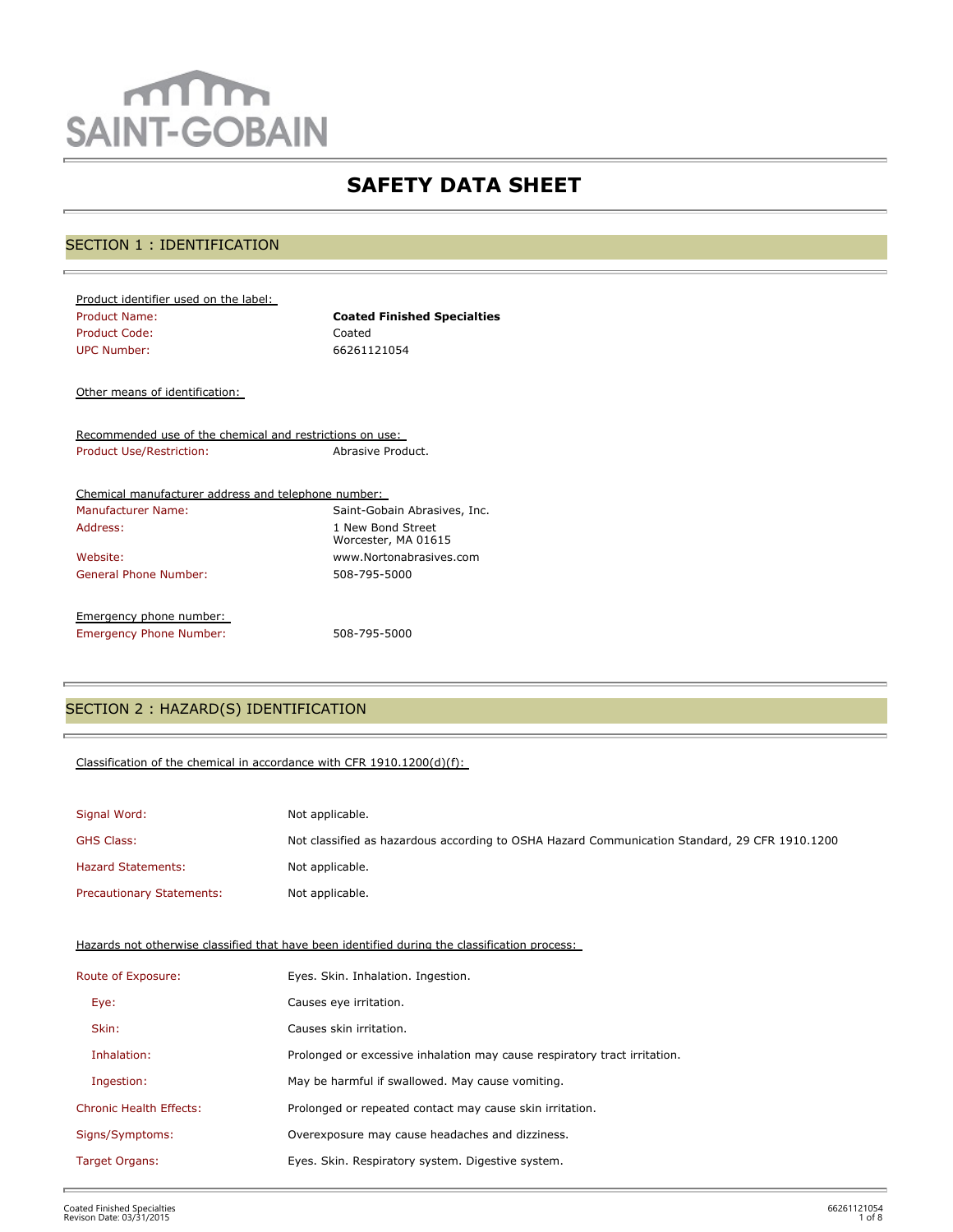#### SECTION 3 : COMPOSITION/INFORMATION ON INGREDIENTS

Mixtures:

| <b>Chemical Name</b>           | CAS#           |                     | EC Num.         |
|--------------------------------|----------------|---------------------|-----------------|
| Calcium Silicate               | 13983-17-0     | $10 - 30$ by weight | 237-772-5       |
| Epoxy resin                    | 25068-38-6     | $1 - 5$ by weight   |                 |
| Polymer/solids                 | No Data        | $1 - 5$ by weight   |                 |
| Zirconium dioxide              | 1314-23-4      | $10 - 30$ by weight | $215 - 227 - 2$ |
| Precipitated Calcium Carbonate | 471-34-1       | $1 - 5$ by weight   | 207-439-9       |
| Polyester                      | 25038-59-9     | $10 - 30$ by weight |                 |
| Nylon                          | No Data        | $1 - 5$ by weight   |                 |
| Inorganic fluorides            | Not Applicable | $1 - 5$ by weight   |                 |
| Aluminum Oxide, Non-fibrous    | 1344-28-1      | $10 - 30$ by weight | 215-691-6       |
| Resin                          | 9003-35-4      | $10 - 30$ by weight |                 |

## SECTION 4 : FIRST AID MEASURES

#### Description of necessary measures:

b

| Eye Contact:         | Immediately flush eyes with plenty of water for at least 15 to 20 minutes. Ensure adequate flushing of the<br>eyes by separating the eyelids with fingers. Remove contacts if present and easy to do. Continue rinsing.<br>Get medical attention, if irritation or symptoms of overexposure persists. |
|----------------------|-------------------------------------------------------------------------------------------------------------------------------------------------------------------------------------------------------------------------------------------------------------------------------------------------------|
| <b>Skin Contact:</b> | Immediately wash skin with soap and plenty of water.<br>Get medical attention if irritation develops or persists.                                                                                                                                                                                     |
| Inhalation:          | If inhaled, remove to fresh air. If not breathing, give artificial respiration or give oxygen by trained<br>personnel. Seek immediate medical attention.                                                                                                                                              |
| Ingestion:           | If swallowed, do NOT induce vomiting. Call a physician or poison control center immediately. Never give<br>anything by mouth to an unconscious person.                                                                                                                                                |

Most important symptoms/effects, acute and delayed:

Other First Aid: Not applicable.

#### Indication of immediate medical attention and special treatment needed:

Note to Physicians: Not applicable.

Coated Finished Specialties 66261121054 Revison Date: 03/31/2015 2 of 8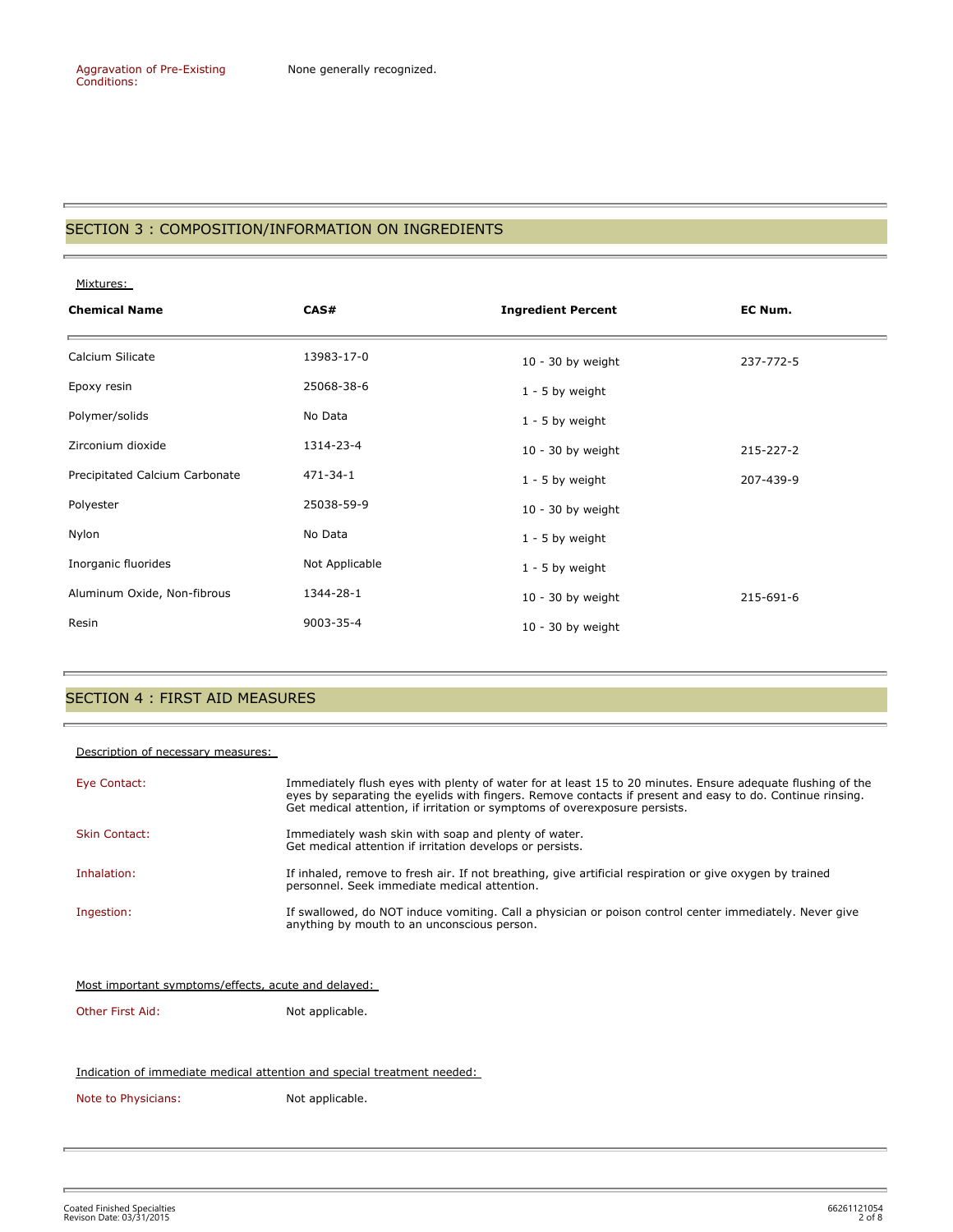#### Suitable and unsuitable extinguishing media:

| Suitable Extinguishing Media:   | Use alcohol resistant foam, carbon dioxide, dry chemical, or water fog or spray when fighting fires<br>involving this material. |
|---------------------------------|---------------------------------------------------------------------------------------------------------------------------------|
| Unsuitable extinguishing media: | Not applicable.                                                                                                                 |

| Specific hazards arising from the chemical: |                 |  |  |  |
|---------------------------------------------|-----------------|--|--|--|
| <b>Hazardous Combustion</b><br>Byproducts:  | Not applicable. |  |  |  |
| Unusual Fire Hazards:                       | Not applicable. |  |  |  |

#### Special protective equipment and precautions for fire-fighters:

| Protective Equipment:                                                                 | As in any fire, wear Self-Contained Breathing Apparatus (SCBA), MSHA/NIOSH (approved or equivalent)<br>and full protective gear. |  |
|---------------------------------------------------------------------------------------|----------------------------------------------------------------------------------------------------------------------------------|--|
| Fire Fighting Instructions:                                                           | Not applicable.                                                                                                                  |  |
| <b>NFPA Ratings:</b><br>NFPA Health:<br>NFPA Flammability:<br><b>NFPA Reactivity:</b> | 0                                                                                                                                |  |

## SECTION 6 : ACCIDENTAL RELEASE MEASURES

| Personal precautions, protective equipment and emergency procedures: |                                                                                                                                                                                                                                              |  |  |  |
|----------------------------------------------------------------------|----------------------------------------------------------------------------------------------------------------------------------------------------------------------------------------------------------------------------------------------|--|--|--|
| <b>Personal Precautions:</b>                                         | Evacuate area and keep unnecessary and unprotected personnel from entering the spill area. Use proper<br>personal protective equipment as listed in Section 8.                                                                               |  |  |  |
| <b>Environmental precautions:</b>                                    |                                                                                                                                                                                                                                              |  |  |  |
| <b>Environmental Precautions:</b>                                    | Avoid runoff into storm sewers, ditches, and waterways.                                                                                                                                                                                      |  |  |  |
| Methods and materials for containment and cleaning up:               |                                                                                                                                                                                                                                              |  |  |  |
| Spill Cleanup Measures:                                              | Not applicable.                                                                                                                                                                                                                              |  |  |  |
| Methods and materials for containment and cleaning up:               |                                                                                                                                                                                                                                              |  |  |  |
| Methods for containment:                                             | Contain spills with an inert absorbent material such as soil or sand. Prevent from spreading by covering,<br>diking or other means. Provide ventilation.                                                                                     |  |  |  |
| Methods for cleanup:                                                 | Clean up spills immediately observing precautions in the protective equipment section. Place into a<br>suitable container for disposal. Provide ventilation. After removal, flush spill area with soap and water to<br>remove trace residue. |  |  |  |
| Reference to other sections:                                         |                                                                                                                                                                                                                                              |  |  |  |
| <b>Other Precautions:</b>                                            | Not applicable.                                                                                                                                                                                                                              |  |  |  |

### SECTION 7 : HANDLING and STORAGE

#### Precautions for safe handling:

Ē.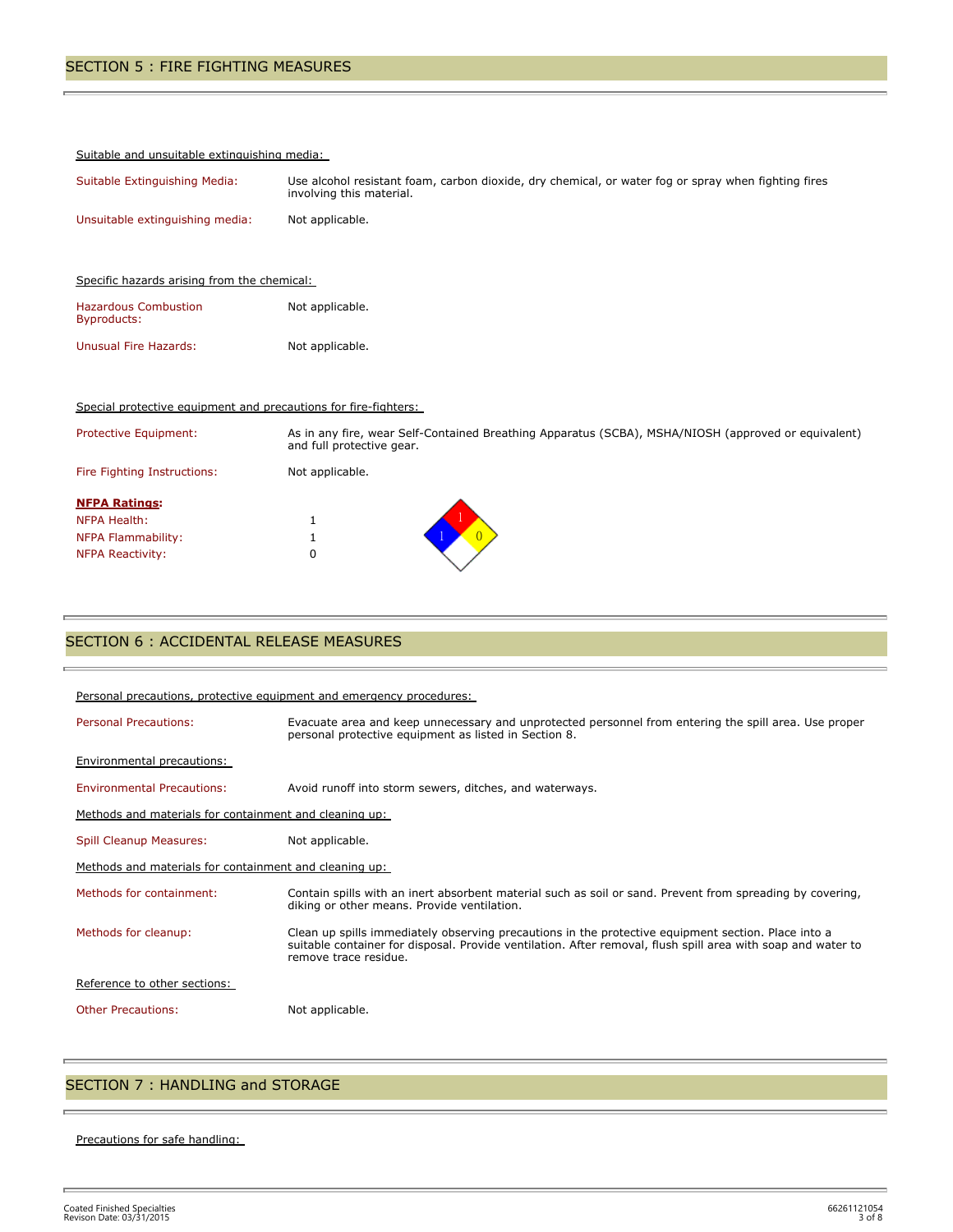| Handling:                                                     | Use with adequate ventilation. Avoid breathing vapor and contact with eyes, skin and clothing.                                                                              |  |  |  |
|---------------------------------------------------------------|-----------------------------------------------------------------------------------------------------------------------------------------------------------------------------|--|--|--|
| <b>Hygiene Practices:</b>                                     | Wash thoroughly after handling. Avoid contact with eyes and skin. Avoid inhaling vapor or mist.                                                                             |  |  |  |
| Conditions for safe storage, including any incompatibilities: |                                                                                                                                                                             |  |  |  |
| Storage:                                                      | Store in a cool, dry, well ventilated area away from sources of heat, combustible materials, and<br>incompatible substances. Keep container tightly closed when not in use. |  |  |  |

## SECTION 8: EXPOSURE CONTROLS, PERSONAL PROTECTION

#### EXPOSURE GUIDELINES:

| Ingredient                               | <b>Guideline OSHA</b>                                                                                                  | <b>Guideline NIOSH</b>                                                                                 | <b>Guideline ACGIH</b>                                                                                                                                                        | <b>Ouebec Canada</b>                                                                                | <b>Ontario Canada</b>                                          |
|------------------------------------------|------------------------------------------------------------------------------------------------------------------------|--------------------------------------------------------------------------------------------------------|-------------------------------------------------------------------------------------------------------------------------------------------------------------------------------|-----------------------------------------------------------------------------------------------------|----------------------------------------------------------------|
| <b>Calcium Silicate</b>                  | PEL-TWA: 15 mg/m3<br>Total particulate/dust<br>PEL-TWA: 5 mg/m3<br>Respirable fraction (R)                             |                                                                                                        | TLV-TWA: 10 mg/m3<br>Inhalable fraction (I)<br>TLV-TWA: 3 mg/m3<br>Respirable fraction (R)                                                                                    | VEMP-TWA: 10<br>mg/m3 Total<br>particulate/dust (T)<br>VEMP-TWA: 5 mg/m3<br>Respirable fraction (R) |                                                                |
| Zirconium dioxide                        |                                                                                                                        |                                                                                                        | TLV-TWA: 10 mg/m3<br>as zirconium<br>compounds                                                                                                                                |                                                                                                     |                                                                |
| <b>Precipitated Calcium</b><br>Carbonate | PEL-TWA: 5 mg/m3<br>Respirable fraction (R)<br>PEL-TWA: 15 mg/m3<br>Total particulate/dust<br>(T)                      |                                                                                                        |                                                                                                                                                                               | VEMP-TWA: 10<br>mg/m3 Total<br>particulate/dust (T)                                                 | <b>OEL-TWAEV: 10</b><br>mq/m3<br><b>OEL-TWAEV: 10</b><br>mq/m3 |
| <b>Inorganic fluorides</b>               | PEL-TWA 2.5 mg/m3                                                                                                      | REL-TWA 2.5 mg/m3                                                                                      | TLV-TWA 2.5 mg/m3                                                                                                                                                             |                                                                                                     |                                                                |
| Aluminum Oxide,<br>Non-fibrous           | PEL-TWA: 5 mg/m3<br>Respirable fraction (R)<br>PEL-TWA: 15 mg/m3<br>Total particulate/dust<br>(T)                      |                                                                                                        | TLV-TWA: 10 mg/m3                                                                                                                                                             | VEMP-TWA: 10<br>mg/m3 Total<br>particulate/dust (T)                                                 | <b>OEL-TWAEV: 10</b><br>mg/m3 Total<br>particulate/dust (T)    |
| Ingredient                               | <b>Alberta Canada</b>                                                                                                  | <b>Mexico</b>                                                                                          | <b>British Columbia</b><br>Canada                                                                                                                                             |                                                                                                     |                                                                |
| <b>Precipitated Calcium</b><br>Carbonate | OEL-TWA: 10 mg/m3<br>OEL-TWA: 5 mg/m3<br>Respirable fraction (R)<br>OEL-TWA: 10 mg/m3<br>Total particulate/dust<br>(T) | LMPE-PPT: 10 mg/m3<br>Inhalable fraction (I)<br>LMPE-CT: $20 \text{ mg/m}$ 3<br>Inhalable fraction (I) | OEL-TWA: 3 mg/m3<br>Respirable fraction (R)<br>OEL-TWA: 10 mg/m3<br>Total particulate/dust<br>(T)<br>OEL-STEL: 20 mg/m3<br>Total particulate/dust<br>(T)                      |                                                                                                     |                                                                |
| Aluminum Oxide,<br>Non-fibrous           | OEL-TWA: 10 mg/m3                                                                                                      | MPE-PPT: 0.1 mg/m3<br>Respirable fraction (R)                                                          | OEL-TWA: 3 mg/m3<br>Respirable fraction (R)<br>OEL-TWA: 10 mg/m3<br>OEL-TWA: 10 mg/m3<br>Total particulate/dust<br>(T)<br>OEL-STEL: 20 mg/m3<br>Total particulate/dust<br>(T) |                                                                                                     |                                                                |

Appropriate engineering controls:

Engineering Controls: Use appropriate engineering control such as process enclosures, local exhaust ventilation, or other engineering controls to control airborne levels below recommended exposure limits. Good general ventilation should be sufficient to control airborne levels. Where such systems are not effective wear suitable personal protective equipment, which performs satisfactorily and meets OSHA or other recognized standards. Consult with local procedures for selection, training, inspection and maintenance of the personal protective equipment. Individual protection measures: Eye/Face Protection: Wear appropriate protective glasses or splash goggles as described by 29 CFR 1910.133, OSHA eye and face protection regulation, or the European standard EN 166. Skin Protection Description: Chemical-resistant gloves and chemical goggles, face-shield and synthetic apron or coveralls should be used to prevent contact with eyes, skin or clothing. Respiratory Protection: A NIOSH approved air-purifying respirator with an organic vapor cartridge or canister may be permissible under certain circumstances where airborne concentrations are expected to exceed exposure limits. Protection provided by air purifying respirators is limited. Use a positive pressure air supplied respirator if there is any potential for an uncontrolled release, exposure levels are not known, or any other circumstances where air purifying respirators may not provide adequate protection.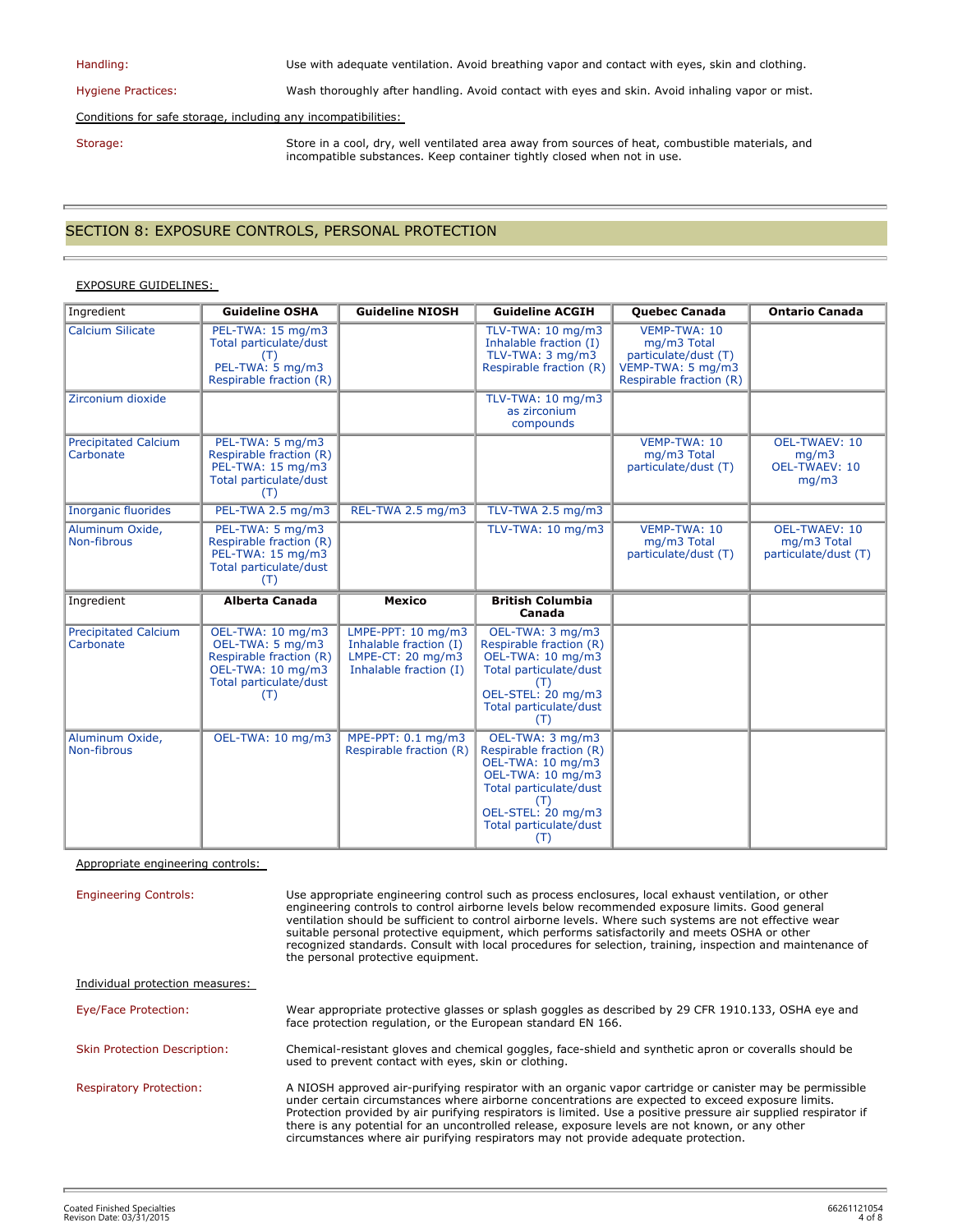# PPE Pictograms:

r.

Other Protective: Facilities storing or utilizing this material should be equipped with an eyewash facility and a safety shower.



## SECTION 9 : PHYSICAL and CHEMICAL PROPERTIES

#### PHYSICAL AND CHEMICAL PROPERTIES:

| Physical State Appearance:                | Solid article.                                                                 |
|-------------------------------------------|--------------------------------------------------------------------------------|
| Color:                                    | Not determined.                                                                |
| Odor:                                     | Odorless.                                                                      |
| <b>Odor Threshold:</b>                    | Not determined.                                                                |
| <b>Boiling Point:</b>                     | Not determined.                                                                |
| <b>Melting Point:</b>                     | Not determined.                                                                |
| Density:                                  | Not determined.                                                                |
| Solubility:                               | Not determined.                                                                |
| Vapor Density:                            | Not determined.                                                                |
| Vapor Pressure:                           | Not determined.                                                                |
| <b>Evaporation Rate:</b>                  | Not determined.                                                                |
| pH:                                       | Not determined.                                                                |
| Viscosity:                                | Not determined.                                                                |
| Coefficient of Water/Oil<br>Distribution: | Not determined.                                                                |
| Flammability:                             | Not determined.                                                                |
| Flash Point:                              | None.                                                                          |
| Lower Flammable/Explosive Limit:          | Not applicable.                                                                |
| Upper Flammable/Explosive Limit:          | Not applicable.                                                                |
| Auto Ignition Temperature:                | Not applicable.                                                                |
| <b>Explosive Properties:</b>              | Excessive dust accumulation could present a potential combustible dust hazard. |
| <b>VOC Content:</b>                       | Not determined.                                                                |

## SECTION 10 : STABILITY and REACTIVITY

| Reactivity:                         |                                                                                     |
|-------------------------------------|-------------------------------------------------------------------------------------|
| Reactivity:                         | Not applicable.                                                                     |
| Chemical Stability:                 |                                                                                     |
| <b>Chemical Stability:</b>          | Stable under normal temperatures and pressures.                                     |
| Possibility of hazardous reactions: |                                                                                     |
| Hazardous Polymerization:           | Not reported.                                                                       |
| Conditions To Avoid:                |                                                                                     |
| Conditions to Avoid:                | Heat, flames, incompatible materials, and freezing or temperatures below 32 deg. F. |
|                                     |                                                                                     |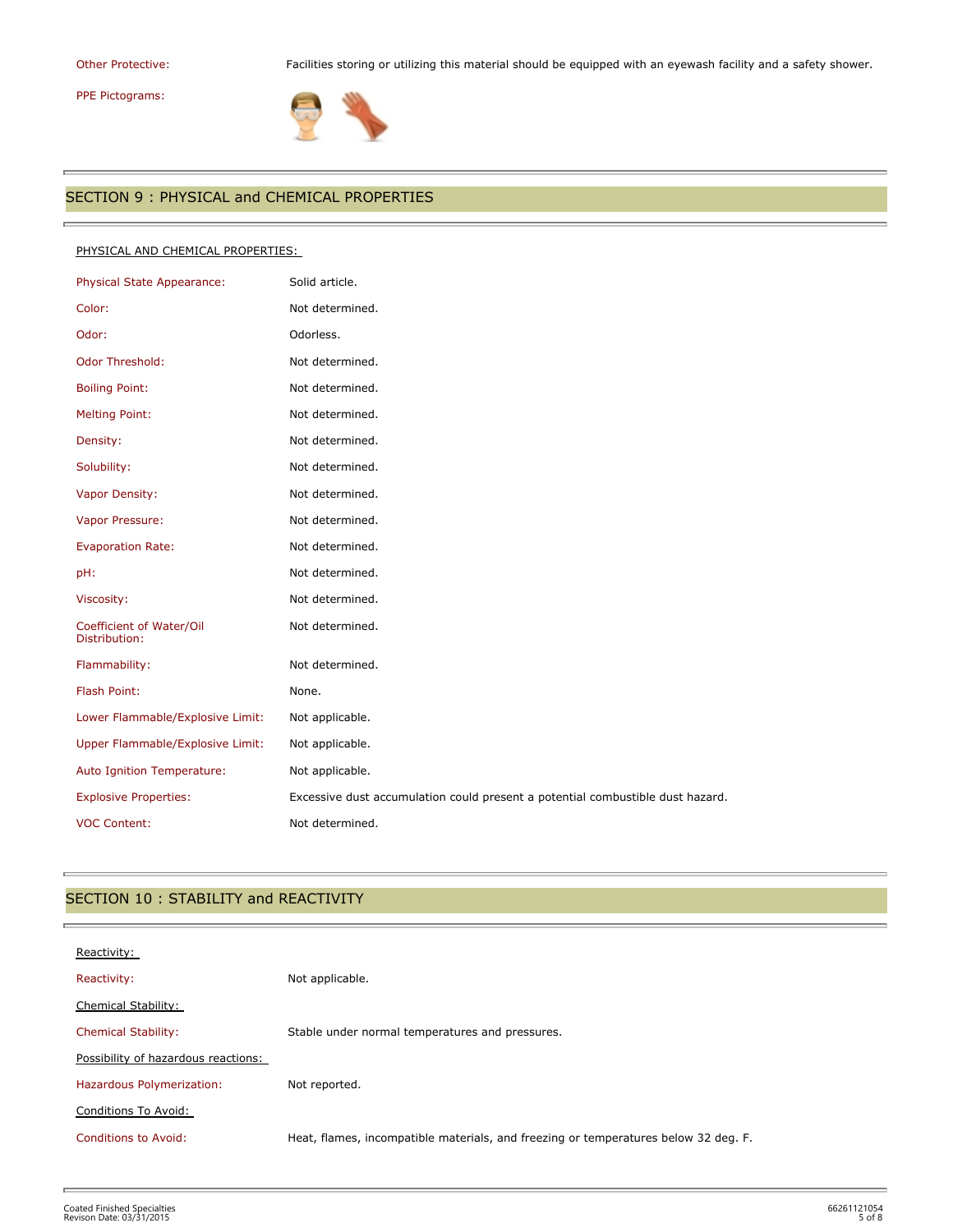#### Incompatible Materials:

Incompatible Materials: Oxidizing agents. Strong acids and alkalis.

Hazardous Decomposition Products:

Special Decomposition Products: Not applicable.

## SECTION 11 : TOXICOLOGICAL INFORMATION

#### TOXICOLOGICAL INFORMATION:

Acute Toxicity: This product has not been tested for its toxicity.

| <b>Carcinogens:</b>            |                                                           |              |             |             |            |                                                           |
|--------------------------------|-----------------------------------------------------------|--------------|-------------|-------------|------------|-----------------------------------------------------------|
|                                | <b>ACGIH</b>                                              | <b>NIOSH</b> | <b>OSHA</b> | <b>IARC</b> | <b>NTP</b> | <b>MEXICO</b>                                             |
| Aluminum Oxide,<br>Non-fibrous | A4 Not<br>Classifiable as a<br><b>Human</b><br>Carcinogen | No Data      | No Data     | No Data     | No Data    | A4 Not<br>Classifiable as a<br><b>Human</b><br>Carcinogen |

| <b>Calcium Silicate:</b>               |                                                                                                                                                                                                                                                                                                                                                                                                                           |
|----------------------------------------|---------------------------------------------------------------------------------------------------------------------------------------------------------------------------------------------------------------------------------------------------------------------------------------------------------------------------------------------------------------------------------------------------------------------------|
| <b>RTECS Number:</b>                   | ZC9750000                                                                                                                                                                                                                                                                                                                                                                                                                 |
| <b>Epoxy resin:</b>                    |                                                                                                                                                                                                                                                                                                                                                                                                                           |
| <b>RTECS Number:</b>                   | SL6475000                                                                                                                                                                                                                                                                                                                                                                                                                 |
| Eye:                                   | Eye - Rabbit Standard Draize test.: 100 mg [mild] (RTECS)                                                                                                                                                                                                                                                                                                                                                                 |
| Ingestion:                             | Oral - Rat LD50: 11400 mg/kg [Behavioral - Somnolence (general depressed activity) Lungs, Thorax, or<br>Respiration - Dyspnea Nutritional and Gross Metabolic - Weight loss or decreased weight gain]<br>Oral - Mouse LD50 : 15600 mg/kg [Behavioral - Somnolence (general depressed activity) Lungs, Thorax,<br>or Respiration - Dyspnea Nutritional and Gross Metabolic - Weight loss or decreased weight gain] (RTECS) |
| Zirconium dioxide:                     |                                                                                                                                                                                                                                                                                                                                                                                                                           |
| <b>RTECS Number:</b>                   | ZH8800000                                                                                                                                                                                                                                                                                                                                                                                                                 |
| <b>Precipitated Calcium Carbonate:</b> |                                                                                                                                                                                                                                                                                                                                                                                                                           |
| <b>RTECS Number:</b>                   | FF9335000                                                                                                                                                                                                                                                                                                                                                                                                                 |
| Eye:                                   | Eye - Rabbit Standard Draize test.: 750 ug/24H (RTECS)                                                                                                                                                                                                                                                                                                                                                                    |
| Skin:                                  | Administration onto the skin - Rabbit Standard Draize test.: 500 mg/24H (RTECS)                                                                                                                                                                                                                                                                                                                                           |
| Ingestion:                             | Oral - Rat LD50: 6450 mg/kg [Details of toxic effects not reported other than lethal dose value] (RTECS)                                                                                                                                                                                                                                                                                                                  |
| <b>Polyester:</b>                      |                                                                                                                                                                                                                                                                                                                                                                                                                           |
| <b>RTECS Number:</b>                   | TR2725000                                                                                                                                                                                                                                                                                                                                                                                                                 |
| <b>Aluminum Oxide, Non-fibrous:</b>    |                                                                                                                                                                                                                                                                                                                                                                                                                           |
| <b>RTECS Number:</b>                   | BD1200000                                                                                                                                                                                                                                                                                                                                                                                                                 |
| Inhalation:                            | Inhalation - Rat TCLo: 200 mg/m3/5H/28W (Intermittent) [Lungs, Thorax, or Respiration - Structural or<br>functional change in trachea or bronchi; Lungs, Thorax, or Respiration - Chronic pulmonary edema;<br>Related to Chronic Data - death] (RTECS)                                                                                                                                                                    |
| Resin :                                |                                                                                                                                                                                                                                                                                                                                                                                                                           |
| <b>RTECS Number:</b>                   | SM8542500                                                                                                                                                                                                                                                                                                                                                                                                                 |
| Skin:                                  | Administration onto the skin - Rat LD50 : > 2 gm/kg [Details of toxic effects not reported other than<br>lethal dose value ] (RTECS)                                                                                                                                                                                                                                                                                      |
| Ingestion:                             | Oral - Rat LD50 : >5 $gm/kg$ [Details of toxic effects not reported other than lethal dose value ] (RTECS)                                                                                                                                                                                                                                                                                                                |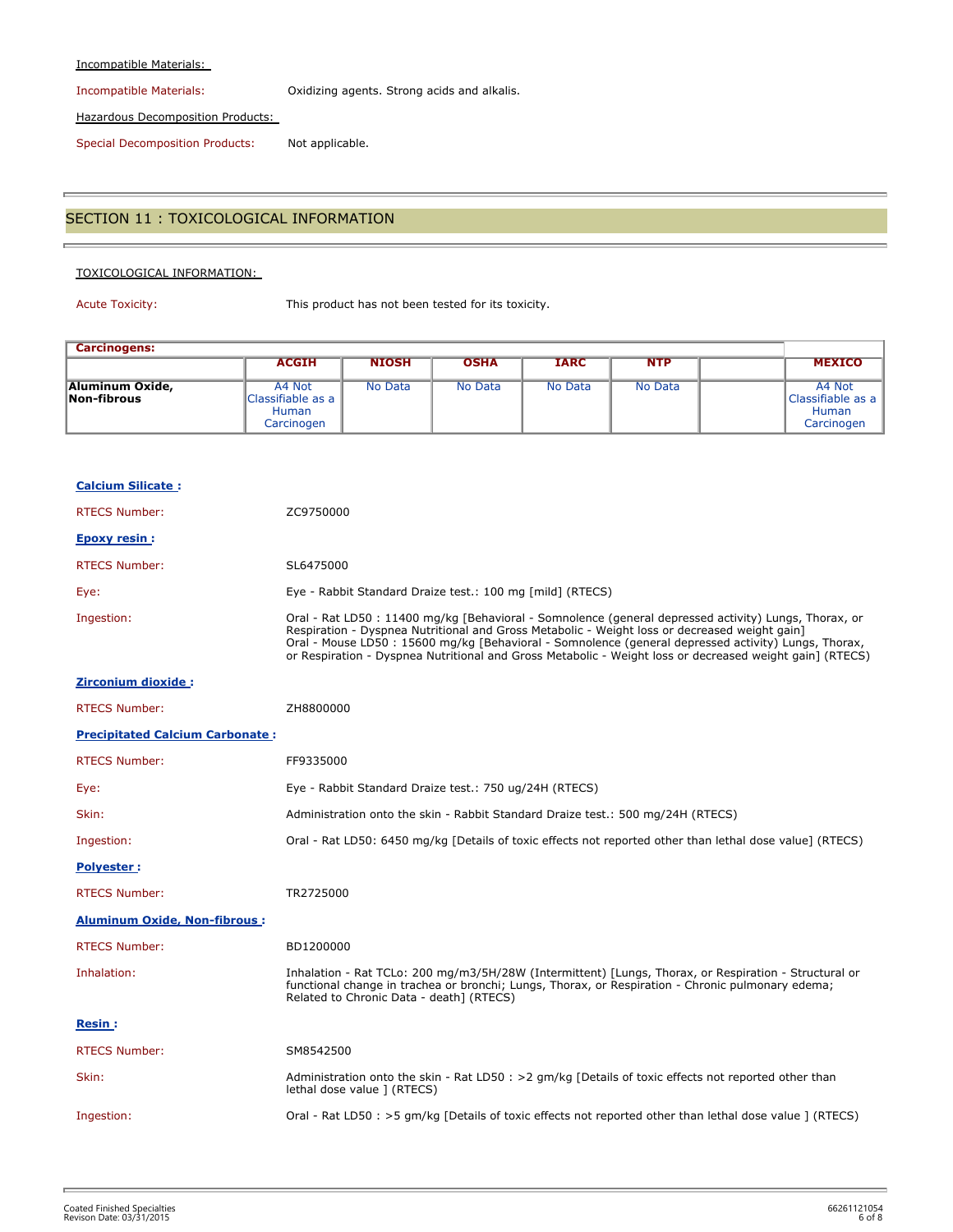#### SECTION 12 : ECOLOGICAL INFORMATION

#### Ecotoxicity:

Ecotoxicity: Please contact the phone number or address of the manufacturer listed in Section 1 for information on ecotoxicity.

## SECTION 13 : DISPOSAL CONSIDERATIONS

#### Description of waste:

Waste Disposal: Consult with the US EPA Guidelines listed in 40 CFR Part 261.3 for the classifications of hazardous waste prior to disposal. Furthermore, consult with your state and local waste requirements or guidelines, if applicable, to ensure compliance. Arrange disposal in accordance to the EPA and/or state and local guidelines.

#### SECTION 14 : TRANSPORT INFORMATION

| UN number:                    | Not regulated as hazardous material for transportation. |
|-------------------------------|---------------------------------------------------------|
| UN proper shipping name:      | Not regulated as hazardous material for transportation. |
| Transport hazard class(es):   | Not regulated as hazardous material for transportation. |
| Packing group:                | Not regulated as hazardous material for transportation. |
| Environmental hazards:        | Not regulated as hazardous material for transportation. |
| Special precautions for user: | Not regulated as hazardous material for transportation. |

#### SECTION 15 : REGULATORY INFORMATION

Safety, health and environmental regulations specific for the product:

#### **Inventory Status**

|                                       | <b>Japan ENCS</b> | <b>South Korea KECL</b> | <b>Australia AICS</b> | <b>Canada DSL</b> | <b>TSCA Inventory</b><br><b>Status</b> |
|---------------------------------------|-------------------|-------------------------|-----------------------|-------------------|----------------------------------------|
| <b>Calcium Silicate</b>               |                   |                         |                       |                   | <b>Listed</b>                          |
| <b>Epoxy resin</b>                    |                   |                         |                       | Listed            | <b>Listed</b>                          |
| Zirconium dioxide                     |                   |                         |                       | Listed            | <b>Listed</b>                          |
| <b>Precipitated Calcium Carbonate</b> |                   |                         |                       | Listed            | <b>Listed</b>                          |
| Polyester                             |                   |                         |                       | <b>Listed</b>     | <b>Listed</b>                          |
| Aluminum Oxide, Non-fibrous           | $(1) -23$         | KE-01012                | <b>Listed</b>         | <b>Listed</b>     | <b>Listed</b>                          |
| <b>Resin</b>                          |                   |                         |                       | <b>Listed</b>     | <b>Listed</b>                          |